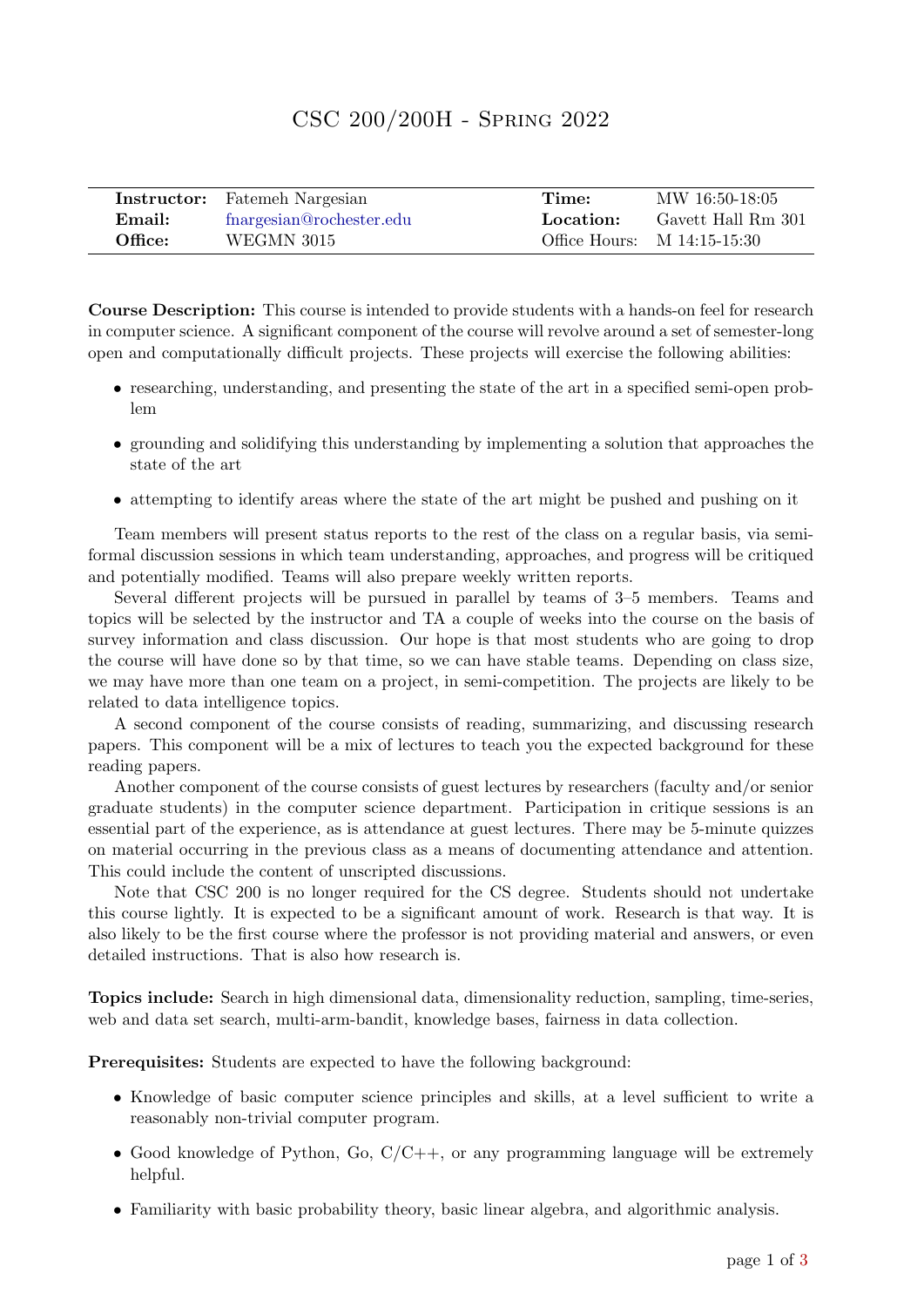Project: The project deliverables are: (1) weekly project reports; (2) a mid-way progress presentation; (3) a 6-page paper in <https://www.acm.org/publications/proceedings-template> format; (4) a presentation of the project during the last week of the semester; (5) code and plots.

## Breakdown of Marks:

## Tentative Schedule:

- Lecture 1 (1/12): nearest neighbor search problem and dimensionality reduction
- Lecture 2 (1/19): locality-sensitive Hashing
- Lecture 3 (1/24): paper reading
- Lecture 4 (1/26): inverted index and applications
- Lecture 3 (1/31): paper reading
- Lecture 5  $(2/2)$ : introduction to projects
- Lecture 6  $(2/7)$ : guest lecture
- Lecture  $7(2/9)$ : randomized selection, two-point sampling
- Lecture  $8(2/14)$ : the stable marriage problem, the coupon collector's problem
- Lecture 9  $(2/16)$ : project selection
- Lecture 10  $(2/21)$ : guest lecture
- Lecture 11 (2/23): multi-arm-bandit problem
- Lecture 12 (3/2): paper reading
- Lecture 13  $(3/14)$ : project discussion
- Lecture 14  $(3/16)$ : project discussion
- Lecture 15  $(3/21)$ : time-series and climate data analysis
- Lecture 16 (3/23): paper reading
- Lecture 17 (3/28): sampling algorithms and applications to approximate query answering
- Lecture 18  $(3/30)$ : project discussion
- Lecture 19  $(4/4)$ : project discussion
- Lecture 20  $(4/6)$ : sampling from streams
- Lecture 21  $(4/11)$ : core-set selection
- Lecture 22 (4/13): paper reading
- Lecture 22 (4/18): guest lecture
- Lecture 22 (4/20 & 4/25 & 4/27): project presentation